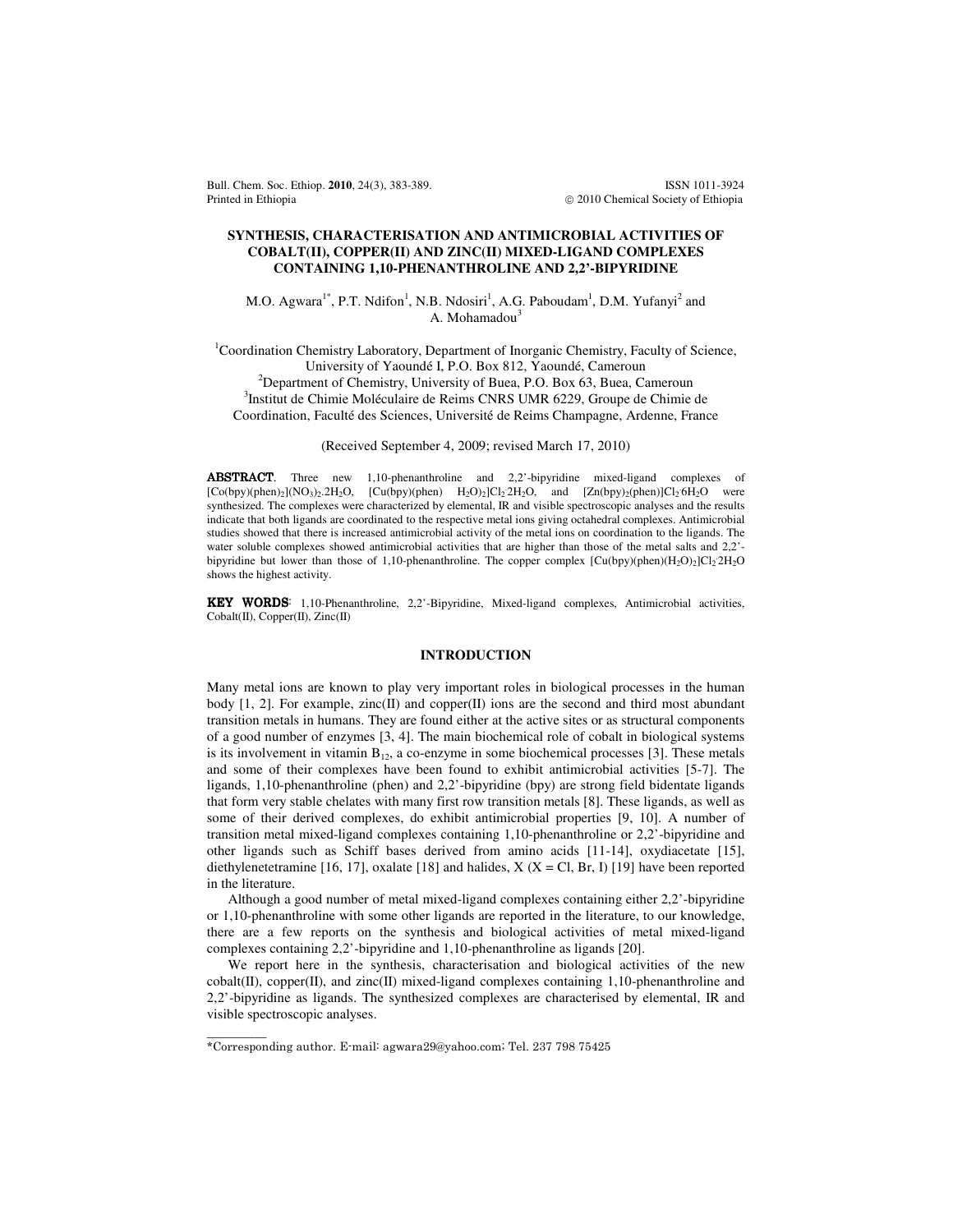#### **EXPERIMENTAL**

# *Materials*

Commercial reagents were used as obtained without further purification.  $Co(NO<sub>3</sub>)<sub>2</sub>·6H<sub>2</sub>O$ , ZnCl<sub>2</sub>, 1,10-phenanthroline, and 2,2'-bipyridine were purchased from Riedel-de Haën (Germany), while CuCl<sub>2</sub> 2H<sub>2</sub>O was purchased from Labosi (France). The solvents ethanol and diethylether were dried and distilled according to standard methods. The bacteria strains were obtained from Centre Pasteur, Yaoundé, Cameroun.

## *Physical measurements*

Elemental analyses for carbon, nitrogen, and hydrogen were carried out on a Fisons Instrument 1108 CHNS-O (France), while cobalt(II), copper(II), and zinc(II) were quantitatively estimated by complexometric titrations [21]. Infrared (IR) spectra of solid samples as KBr pellets were recorded on a Perkin-Elmer model IR-457 spectrophotometer (France) and a Spectrum 100 FT-IR Perkin-Elmer spectrophotometer (France), while electronic absorption spectra of samples dissolved in ethanol were recorded on a Hitachi U-2000 spectrophotometer (France).

#### *Synthesis*

Generally, the complexes were prepared by reacting the respective metal salts with the ligands using 1:1:2 mole ratio, i.e. one mole of metal salt : one mole of 2,2'-bipyridine : two moles of 1,10-phenanthroline. For example,  $[Co(bpy)(phen)_2](NO_3)_2.2H_2O$  was prepared by adding dropwise a solution of 1,10-phenanthroline (0.72 g, 4.0 mmol) in 15 mL of ethanol to a solution of Co(NO<sub>3</sub>)<sub>2</sub> 6H<sub>2</sub>O (0.31 g, 2.0 mmol) in 10 mL of water while stirring magnetically at room temperature. A reddish homogeneous solution was obtained. To the above homogenous solution was added 2,2'-bipyridine (0.31 g, 2.0 mmol) in 12 mL of ethanol dropwise while still stirring. Stirring was continued for one more hour and the resulting solution allowed to stand for four days during which time pale red crystals were observed to form. During five additional days, sufficient crystals were formed and these were filtered, washed with diethylether and dried *in vacuo*. Yield was 20%, m.p. > 250 °C. Elemental analysis calculated for  $C_{34}H_{28}CoN_8O_8$  (%): C 55.51, H 3.84, N 15.23; found (%): C 55.40, H 3.71, N 14.90; characteristic IR bands, v/cm<sup>-1</sup>: 1588 (bpy), 1446 (v<sub>C=C</sub>,phen), 726 (v<sub>C-H</sub>,phen), 446 (v<sub>Co-N</sub>); visible bands, λ<sub>max</sub>: cm<sup>-1</sup> (ε/L  $\text{cm}^{-1}\text{mol}^{-1}$ : 19 763 (7.2). The other compounds were similarly synthesized.

[Cu(bpy)(phen)( $H_2O$ )<sub>2</sub>]Cl<sub>2</sub>.2H<sub>2</sub>O was obtained as green-blue crystals with yield of 28%, m.p. > 250 °C. Elemental analysis calculated for  $C_{22}H_{24}CuN_{4}Cl_{2}O_{4}$  (%): C 48.66, H 4.46, N 10.32; found (%): C 48.95, H 4.26, N 9.93; characteristic IR bands, v/cm<sup>-1</sup>: 1660 (H<sub>2</sub>O), 1587 (bpy), 1436 ( $v_{\text{C=C}},$ phen), 724 ( $v_{\text{C-H}}$ ,phen), 641 ( $v_{\text{Cu-O}}$ ) and (479 ( $v_{\text{Cu-N}}$ ); visible bands,  $\lambda_{\text{max}}$ : cm<sup>-1</sup>  $(\varepsilon/Lcm^{-1}mol^{-1})$ : 13 966 (6.3).

 $[Zn(bpy)_2(phen)]Cl_2.6H_2O$  was obtained as cream-white crystals with yield 47%, m.p. > 250 °C. Elemental analysis calculated for  $C_{32}H_{36}ZnN_6Cl_2O_6$  (%): C 52.14, H 4.90, N 11.40; found (%): C 52.83, H 4.55, N 11.85; characteristic IR bands,  $v/cm^{-1}$ : 1587 (bpy), 1436 ( $v_{C=C}$ , phen), 725 ( $v_{\text{C-H}}$ , phen), 469 ( $v_{\text{Zn-N}}$ ).

### *Anti-microbial tests*

The antimicrobial tests were carried out in the Applied Microbiology and Molecular Pharmacology Laboratory of the University of Yaoundé I.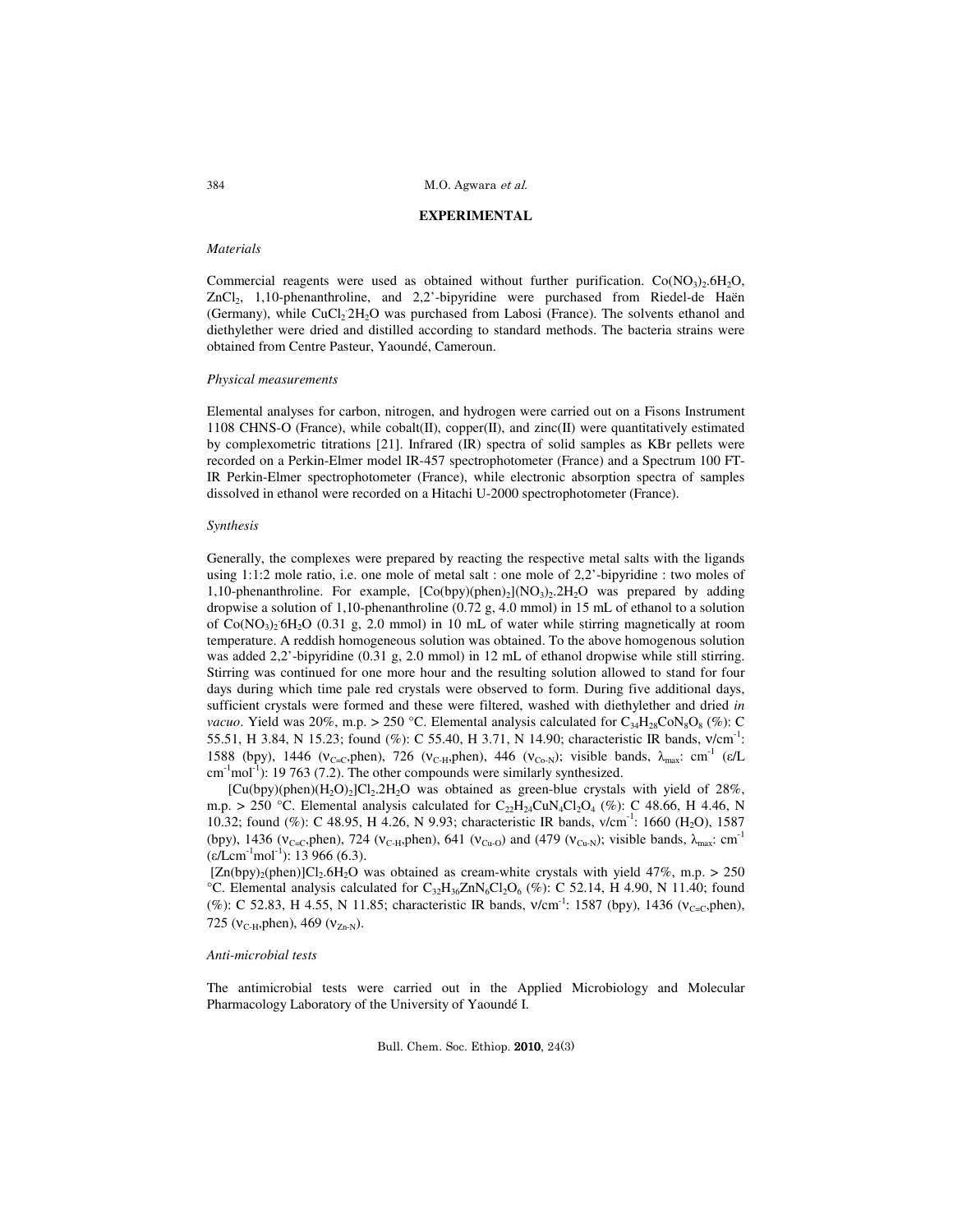Synthesis and antimicrobial activities of Co(II), Cu(II) and Zn(II)) mixed-ligand complexes 385

 Nine species of microorganisms *Enterobacter cloacae*, *Morganella morganii*, *Shigella flexneri*, *Salmonella typhi*, *Klebsiella pneumoniae*, *Citrobacter freundii*, *Escherichia coli*, *Pseudomonas aeruginosa* and *Staphylococcus aureus* used for this study were provided by 'Centre Pasteur du Cameroun', Yaoundé. The microbial isolates were maintained on agar slant at 4 ºC in the Laboratory of Applied Microbiology and Molecular Pharmacology (LMP), University of Yaoundé I where the antimicrobial tests were performed. The strains were subcultured on fresh appropriate agar plate in incubators 18 hours prior to any antimicrobial test.

 Nutriment agar (NA) containing Bromocresol Purple was used for the activation of *Bacillus species* while NA alone was used for the other bacteria. The Colombia agar medium (CAM) was used for the diffusion assays determination. *In vitro* antibacterial and antifungal activities of the ligands and complexes were evaluated by the well-diffusion method. Muller-Hinton broth was used as microbial growth medium.

# *Diffusion test*

The antimicrobial diffusion tests were carried out as described by Berghe and Vlietink [22] using a cell suspension of about 1.5 x  $10^6$  CFU/mL obtained from the McFarland turbidity Standard No 0.5. The suspension was standardised by adjusting the optical density to 0.1 at 600 nm (SHIMADZU UV-120-01 spectrophotometer). The suspension was used for inoculation by floating the surface of the CAM plates. When the excess liquid was allowed to dry under an aspirator hood, holes of 6-mm diameter were made in the medium and filled with 60 µL of test samples. Holes with methanol were used as negative control. The plates were inoculated at 37 <sup>o</sup>C for 24 hours. Antimicrobial activity was evaluated by measuring the diameter of the inhibition zone (IZ) around the hole. The assay was repeated thrice and results recorded as mean ± standard deviation of triplicated experiments. Compounds were considered as active when the IZ was greater than 6 mm.

# **RESULTS AND DISCUSSION**

Elemental analyses of the mixed-ligand complexes indicate that one mole of cobalt nitrate reacted with two moles of 1,10-phenanthroline and one mole of 2,2'-bipyridine giving the complex  $[Co(bpy)(phen)_2](NO_3)_2^2(H_2O)$  whose complex ion is similar to  $[Co(phen)_3]^2$ <sup>+</sup> [23] or to  $[Ru(bpy)_3]^{3+}[24]$ . On the other hand, one mole of copper(II) chloride reacted with one mole of 1,10-phenanthroline and one mole of 2,2'-bipyridine giving the complex,  $[Cu(bpy)(phen)(H<sub>2</sub>O)<sub>2</sub>]Cl<sub>2</sub>2H<sub>2</sub>O while one mole of zinc chloride reacted with one mole of 1,10$ phenanthroline and two moles of 2,2'-bipyridine giving the complex,  $[Zn(bpy)_2(phen)](Cl)_2$  6(H<sub>2</sub>O). The elemental analytical results are close to the theoretical values indicating the presence of both ligands in the complexes. The yields for the complexes range between 20 and 47%. These are low probably due to incomplete crystallisation. The metalmixed ligand complexes which are crystalline solids are very stable in air whereas the starting metal salts are hygroscopic in nature. All the complexes did not melt within the 50-260 °C range of the Leica VmHB (Koffler's system) melting point apparatus. However, the melting points of 1,10-phenanthroline and 2,2'-bipyridine which are 70 and 97 °C, respectively, are the same as literature values [25]. The complexes are different in colour from the starting metal salts from which they were derived. For example,  $[Cu(bpy)(phen)(H_2O)_2]Cl_22H_2O$  is green-blue while the starting copper(II) chloride is deep blue in colour.

 In the infrared spectra of the complexes, the band due to ring vibrations of the uncoordinated 2,2'-bipyridine observed at  $1621 \text{ cm}^{-1}$  was shifted to 1588 cm<sup>-1</sup> in the complexes. This shift by 33 cm<sup>-1</sup> to a lower frequency shows that  $2.2$ <sup>2</sup>-bipyridine is coordinated to the metal centres [12]. Similarly, in the IR spectra of the complexes, the C-H and C=C stretching bands

Bull. Chem. Soc. Ethiop. 2010, 24(3)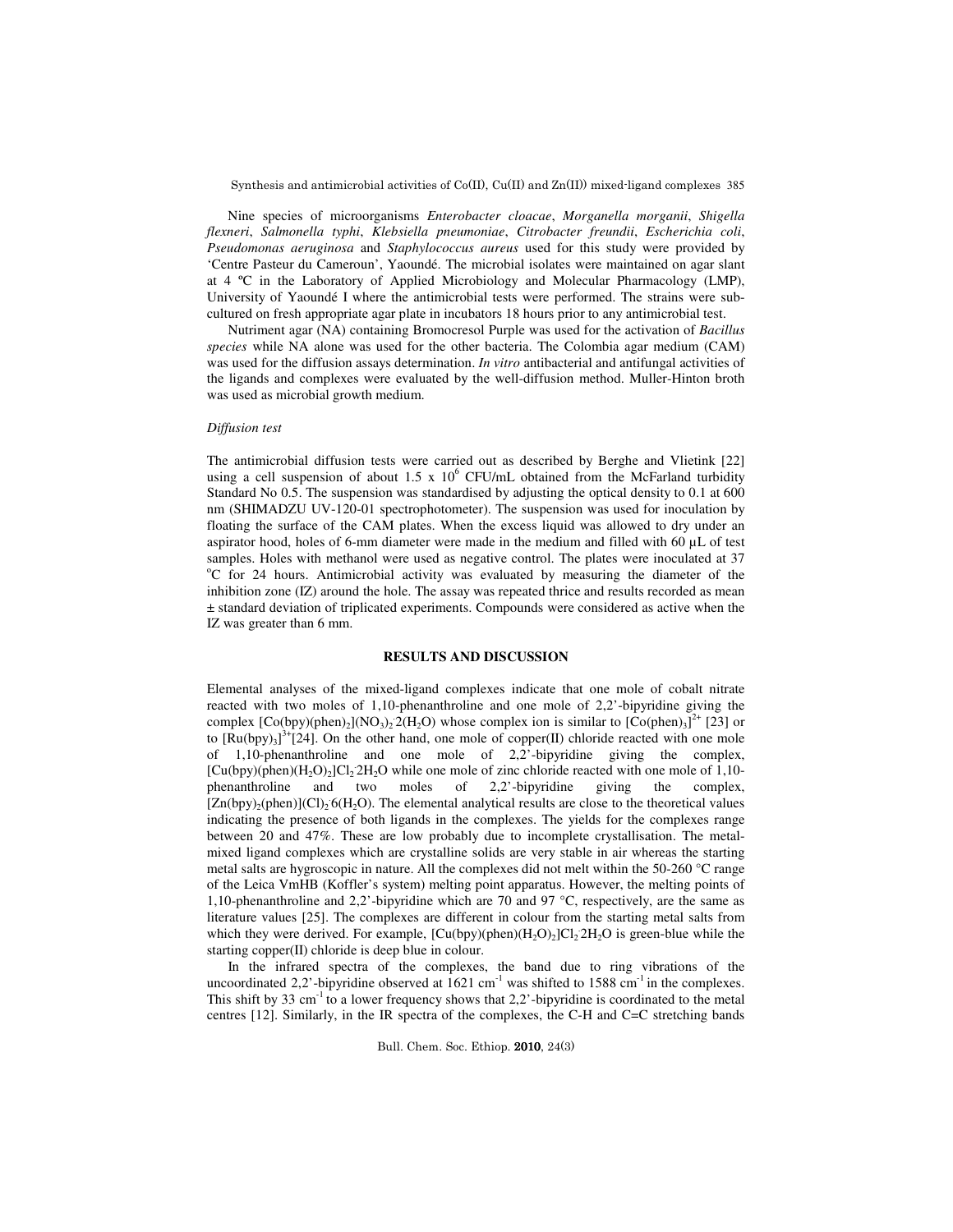M.O. Agwara et al.

undergo a coordination-induced lower frequency shift of  $12 \text{ cm}^{-1}$  and  $18 \text{ cm}^{-1}$ , respectively [11]. The band observed at 479-446 cm<sup>-1</sup> has been assigned to  $v_{M-N}$  [26]. In the IR spectrum of the copper complex, the bands observed at 1660 cm<sup>-1</sup> and 641 cm<sup>-1</sup> are assigned to  $v_{H2O}$  and  $v_{Cu-O}$ , respectively [27, 28]. The observed shifts in band positions are a clear indication that both ligands are coordinated to the respective metal centres.

In the visible region, the bands at  $19763$  cm<sup>-1</sup> with an extinction coefficient of 7.2 L cm<sup>-1</sup>mol<sup>-1</sup> for the pale-red  $[Co(bpy)(phen)_2](NO_3)_2$ <sup>2</sup>( $H_2O$ ) complex is typical of a d-d transition [28]. In an octahedral field, the three spin-allowed electronic transitions are  ${}^{4}T_{1g}(F) \rightarrow {}^{4}T_{2g}$ ,  ${}^{4}T_{1g}(F) \rightarrow {}^{4}A_{2g}$  and  ${}^{4}T_{1g}(F) \rightarrow {}^{4}T_{1g}(P)$ . The above observed band has been assigned to  ${}^{4}T_{1g}(F) \rightarrow {}^{4}A_{2g}[28, 29]$ . This band is different from that of  $[Co(bpy)_3]^{2+}$  at 22000 cm<sup>-1</sup>[4]. Copper(II) six co-ordinate complexes are usually blue-green in colour because of the single broad absorption band in the region 11000-16000 cm<sup>-1</sup> [30]. In the visible spectrum of the blue-green complex  $[Cu(bpy)(phen)(H<sub>2</sub>O)<sub>2</sub>]Cl<sub>2</sub>2H<sub>2</sub>O, this unsymmetrical broad band at 13966 cm<sup>-1</sup> with a typical$ extinction coefficient of 6.25 Lcm<sup>-1</sup>mol<sup>-1</sup> has therefore been assigned to the <sup>2</sup>E<sub>g</sub> $\rightarrow$  <sup>2</sup>T<sub>g</sub> transition [29]. Usually, zinc(II) complexes are white in colour but the complex  $[Zn(bpy)_2(phen)](Cl)_2$  6(H<sub>2</sub>O) is cream in colour due metal-ligand charge transfer [31]. The proposed structures of these complexes are presented in Figure 1. These will be confirmed by subsequent X-ray analysis.



Bull. Chem. Soc. Ethiop. 2010, 24(3)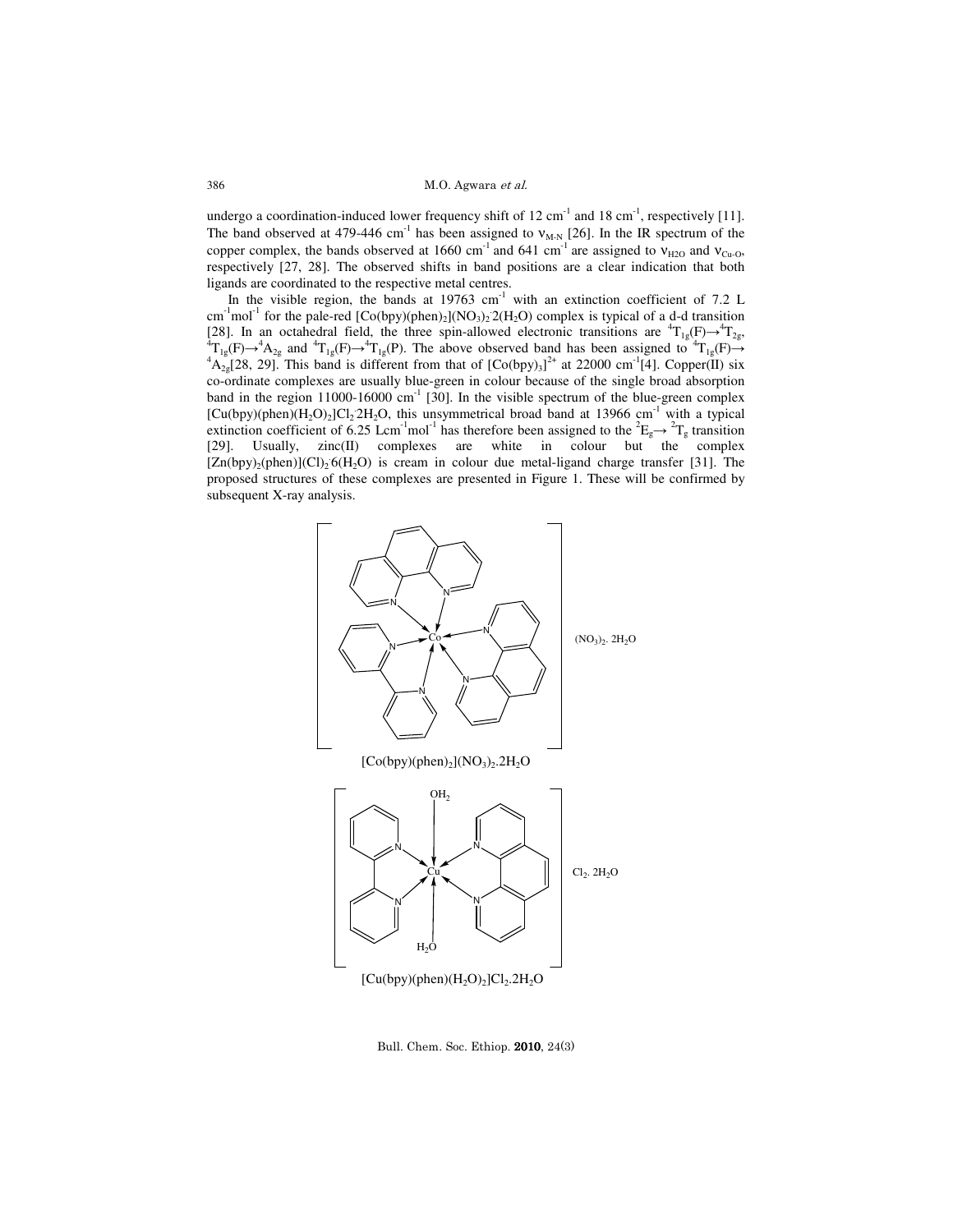Synthesis and antimicrobial activities of Co(II), Cu(II) and Zn(II)) mixed-ligand complexes 387



Figure 1. Proposed structures of the complexes.

## *Anti-microbial tests*

The ligands, metal salts and metal mixed-ligand complexes were tested for antimicrobial activities against nine bacteria obtained from the Centre Pasteur, Yaoundé, Cameroun. These tests were carried out in the Department of Biochemistry, University of Yaoundé I, Cameroun. The results of the susceptibility of these bacterial strains towards the compounds, judged by measuring the inhibition zone growth diameter (IZ), are presented in Table 1.

| <b>Bacteria</b> |  | Antimicrobial activity (IZ diameter in mm) |  |  |  |
|-----------------|--|--------------------------------------------|--|--|--|
|                 |  |                                            |  |  |  |

Table 1. Antimicrobial activities of the ligands, metal salts and metal mixed-ligand complexes.

| Bacteria               | Antimicrobial activity (IZ diameter in mm) |    |    |    |    |    |    |    |    |  |  |
|------------------------|--------------------------------------------|----|----|----|----|----|----|----|----|--|--|
|                        |                                            |    | 3  | 4  |    | 6  |    | 8  | RA |  |  |
| Enterobacter choacae   | 32                                         | -- | 11 | 22 | -- | 30 | 9  | 18 | 28 |  |  |
| Staphylococcus aureus  | 31                                         | 9  | 10 | 24 |    | 30 | 8  | 20 | 30 |  |  |
| Escherichia coli       | 31                                         | 14 | 13 | 22 | 8  | 29 | 9  | 22 | 22 |  |  |
| Morganella morganii    | 30                                         | -- | 11 | 23 | -- | 29 |    | 20 | 27 |  |  |
| Salmonella thyphi      | 32                                         | 9  | 12 | 25 | -- | 31 | 9  | 17 | 30 |  |  |
| Klebsiella pneumoniae  | 28                                         | -- | 11 | 20 |    | 26 | 10 | 17 | 29 |  |  |
| Shigella flexineri     | 31                                         | 13 | 13 | 22 | 8  | 30 | 10 | 20 | 22 |  |  |
| Citrobacter freundi    | 30                                         | 10 | -- | 16 |    | 26 |    | 16 | 21 |  |  |
| Pseudomonas aeruginosa | 31                                         |    |    | 23 |    | 30 | 10 | 19 | 25 |  |  |

IZ = inhibition zone; 1 = 1,10-phenanthroline (phen); 2 = 2,2'-bipyridine (bpy); 3 = Co(NO<sub>3</sub>)<sub>3</sub>'6H<sub>2</sub>O; 4 =  $[Co(bpy)(phen)_2](NO_3)_2'2H_2O; \quad 5 = CuCl_2'2H_2O; \quad 6 = [Cu(bpy)(phen)]Cl_2'2H_2O; \quad 7 = ZnCl_2; \quad 8 = Cl_2$  $[Zn(bpy)_2(phen)]Cl_2 6H_2O$ ; RA = reference antibiotics (gentamycin).

The ligand 1,10-phenanthroline exhibited the greatest antimicrobial activities (9/9) with high inhibition zones ranging from 28 mm to 32 mm while 2,2-bipyridine exhibited selective antimicrobial activities (6/9) against the pathogens with lower inhibition zones ranging between 7 and 14 mm. The metal salts also showed a selective effect on the tested organisms in the order  $Co(NO<sub>3</sub>)<sub>2</sub> 6H<sub>2</sub>O (8/9) > ZnCl<sub>2</sub> 6H<sub>2</sub>O (7/9) > CuCl<sub>2</sub> 6H<sub>2</sub>O (4/9).$  The IZ values for cobalt nitrate (10-13 mm) are greater than those for copper and zinc chlorides (7-10 mm). All the metal-mixed ligand complexes are active against all (9/9) tested organisms with IZ values of 16-31 mm. These values are lower than those for free phenanthroline and higher than those for free bipyridine ligands. Therefore the metal complexes show greater antimicrobial activities than the

Bull. Chem. Soc. Ethiop. 2010, 24(3)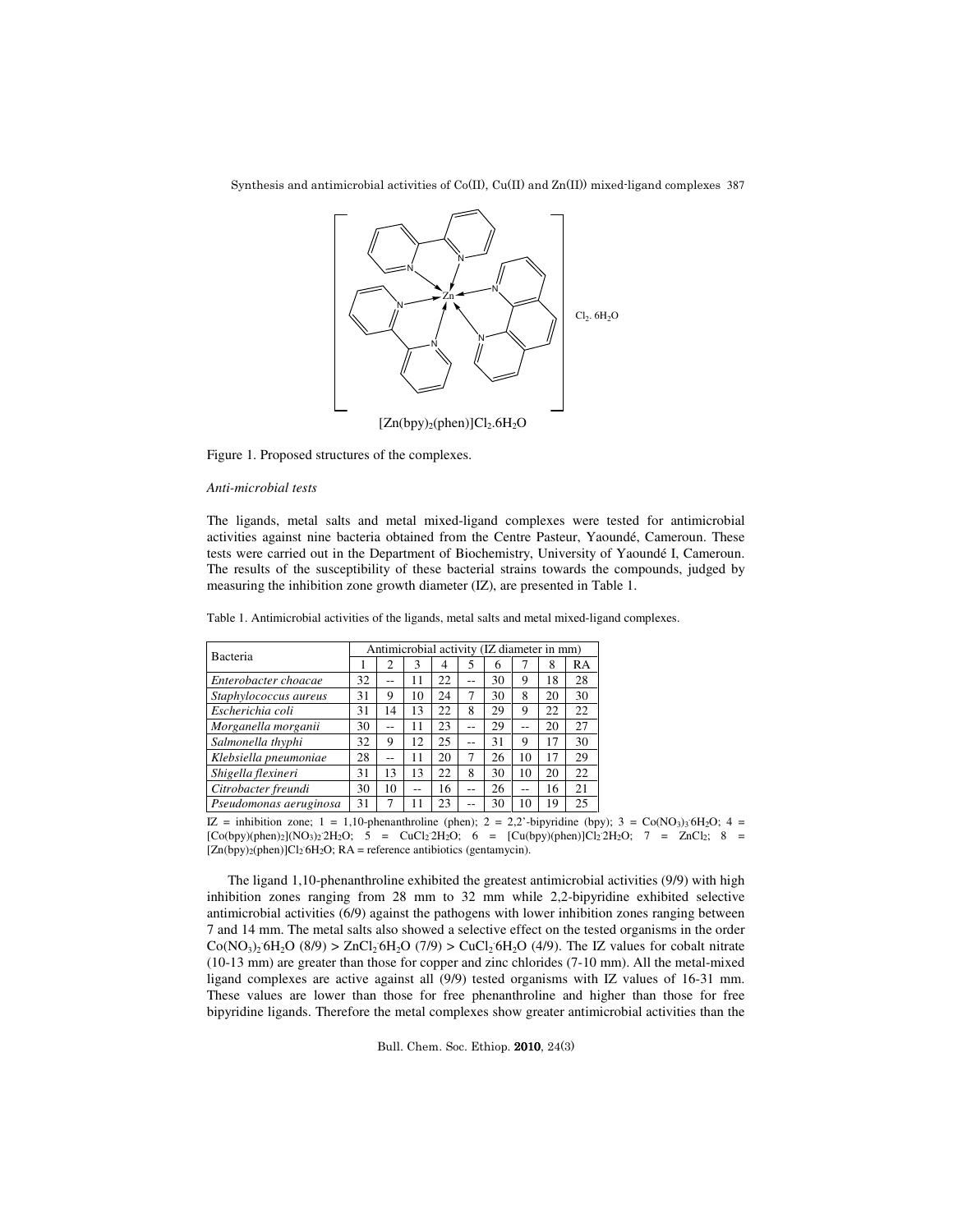#### M.O. Agwara et al.

uncoordinated ligand and free metal ion which in fact is in agreement with the literature [32]. These mixed-ligand complexes have an advantage in that the respective bioactivities of the uncoordinated ligands and metal ions are combined which could make them more potent antimicrobial agents. The water soluble complexes enable them to be applied in humans since water is the main component of the human body. The copper-mixed ligand complex showed the greatest activity, the zinc-mixed ligands complex showed the lowest activity. In order of increasing activity, we have  $[Cu(bpy)(phen)](Cl)_24(H_2O) > [Co(bpy)(phen)_2](NO_3)_22H_2O >$ [Zn(bpy)<sub>2</sub>(phen)]Cl<sub>2</sub> 6H<sub>2</sub>O. The very high antimicrobial activities of the copper complex,  $[Cu(bpy)(phen)]Cl<sub>2</sub>2H<sub>2</sub>O$  and the cobalt complex,  $[Co(bpy)(phen)<sub>2</sub>](NO<sub>3</sub>)<sub>2</sub>2H<sub>2</sub>O$  could be further studied for the treatment of infections caused by any of the above organisms.

#### **CONCLUSIONS**

Metal-mixed ligand complexes of cobalt(II), copper(II), and zinc(II) containing 1,10 phenanthroline and 2,2'-bipyridine as ligands have been synthesised and characterised by elemental, IR and visible spectroscopy analyses. While two molecules of 1,10-phenanthroline and one molecule of  $2,2$ '-bipyridine are coordinated to cobalt(II) giving a six-coordinate complex ion  $[Co(bpy)(phen)_2]^2$ <sup>+</sup>, one molecule each of the ligands and two water molecules coordinate to copper $(II)$  and zinc $(II)$  is coordinated to two molecules of 2,2'-bipyridine and one molecule of 1,10-phenanthroline. Antimicrobial studies of these complexes against nine bacteria show that there is increased activity of the metal ions upon coordination to these ligands. There is a decrease in the activities of 1,10-phenanthroline as well as an increase in the case of 2,2' bipyridine upon coordination. The activity order is  $[Cu(bpy)(phen)(H_2O)_2(C1)_2(2(H_2O) >$  $[Co(bpy)(phen)<sub>2</sub>](NO<sub>3</sub>)<sub>2</sub> 2H<sub>2</sub>O > [Zn(bpy)<sub>2</sub>(phen)]Cl<sub>2</sub> 6H<sub>2</sub>O. The very high antimicrobial$ activities of the copper complex,  $[Cu(bpy)(phen)]Cl<sub>2</sub>2H<sub>2</sub>O$  and the cobalt complex,  $[Co(bpy)(phen)<sub>2</sub>](NO<sub>3</sub>)<sub>2</sub>$ .  $2H<sub>2</sub>O$  could be further studied for the treatment of infections caused by any of the organisms studied.

# **AKNOWLEDGEMENTS**

We thank the ATER programme (PGA) of the University of Yaoundé I, Cameroun for financial assistance.

## **REFERENCES**

- **1.** Kaim, W.; Schwederski, B. *Bioinorganic Chemistry: Inorganic Elements of Life*, John Wiley and Sons: London; **1996**; pp 39-262.
- 2. Xiao-Ming, C.; Bao-Hui, Y.; Xiao, C.H.; Zhi-Tao, X. *J. Chem. Soc., Dalton Trans*. **1996**, 3465.
- 3. Cotton, F.A.; Wilkinson G. *Advanced Inorganic Chemistry*, 5th ed., John Wiley and Sons: New York; **1988**; pp 1358-1371.
- 4. Greenwood, N.N.; Earnshaw, A. *Chemistry of the Elements*, Pergamon Press: Oxford, **1984**; pp 1392-1420.
- 5. Faundez, G.; Troncoso, M.; Navarette, P.; Figueroa, G. *BMC Microbiol.* **2004**, 4, 1471.
- 6. Khan, F.; Patoare, Y.; Karim, P.; Rayhan, I.; Quadir, M.A.; Hasna, A. *Pak. J. Pharm*. **2005**, 18, 57.
- 7. Baena, M.I.; Marquez, M.C.; Matres, V.; Botella, J.; Ventosa, A. *Curr. Microbiol.* **2006**, 53, 491.
- 8. Lee, J.D. *Concise Inorganic Chemistry*, 4th ed., Chapman and Hall: London; **1991**; pp 607- 1074.

Bull. Chem. Soc. Ethiop. 2010, 24(3)